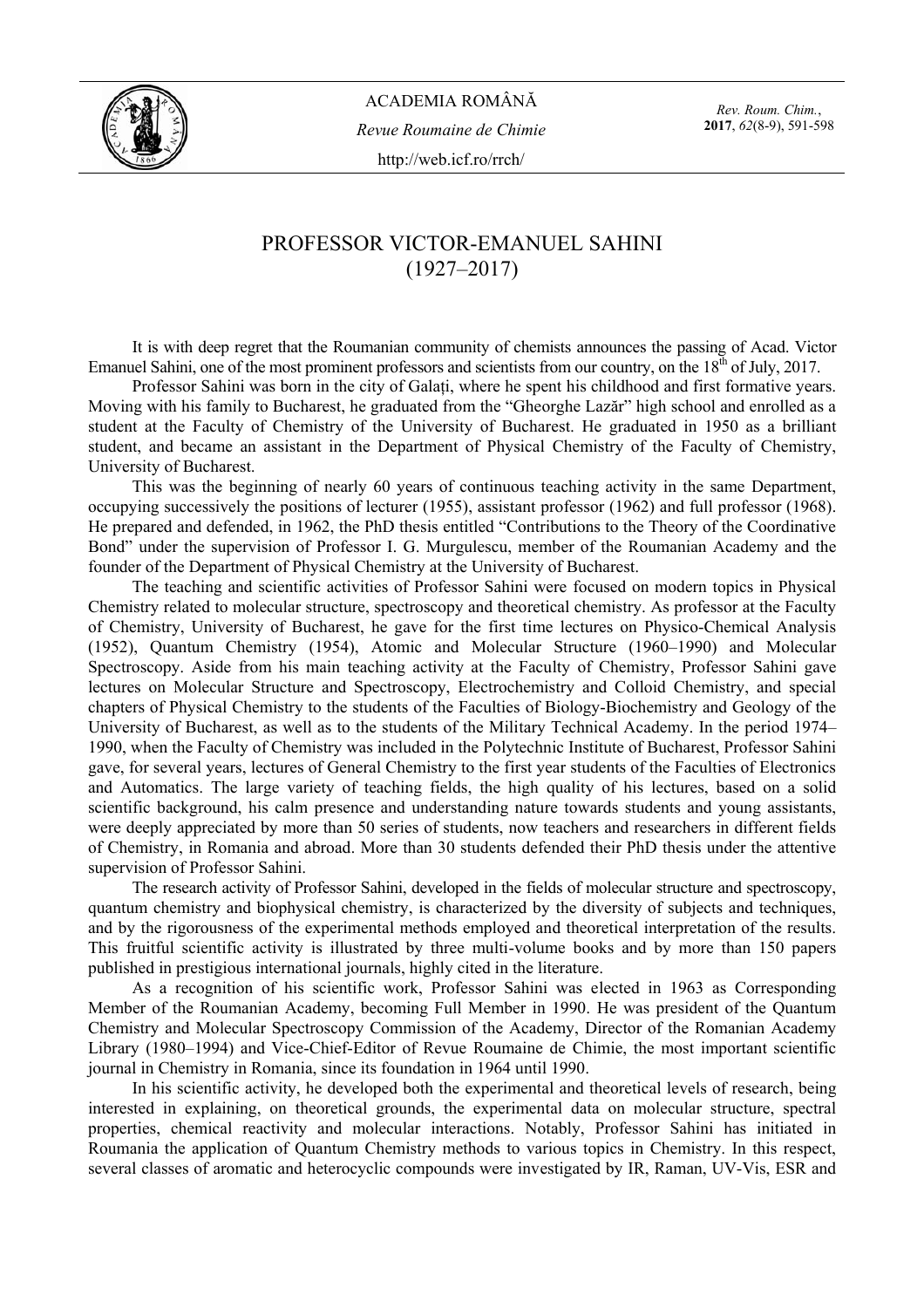NMR spectral techniques, and the results were correlated with molecular orbital theoretical calculations. Considering the molecular systems, he mainly focused on the charge transfer complexes and radicals having well-known or potential biological activity.

As concerns the radical species, three main classes can be distinguished: charged radical ions (anions and cations) of different organic compounds, stable nitroxide free radicals and gaseous-phase radicals obtained by fragmentation processes of different organic molecules. All these species were investigated by combined spectral (ESR, UV-Vis, IR, mass spectrometry) and electrochemical techniques, and their reactivity was discussed in terms of spin density and electronic structure calculations using appropriate quantum chemistry open-shell methods. The charge transfer complexes and coordination compounds of some heteroaromatic molecules with different acceptors were studied by spectrophotometry, and the experimental properties were interpreted in the frame of a perturbation treatment.

In the last decades, together with Professor Tatiana Oncescu, Professor Sahini initiated, in the Department of Physical Chemistry, a new research direction designated as Biophysical Chemistry. In this field, he was interested in the electronic structure and physico-chemical properties of several drugs and pollutants in correlation with their biological or toxic activity, in some processes involved in γ-irradiated nucleotides and lignin, and in the study of protein (albumins)–drug interaction. An interferometric method for the study of ionic interactions in diluted aqueous solutions was also developed.

A significant part of his scientific activity was devoted to some applicable aspects of Physical Chemistry. As a member of a chemical-pharmaceutical research team, Professor Sahini participated to the preparation of a new patented drug, *Romener*, and initiated a method of photochemical synthesis of D2 vitamin. In the last years, an important group of papers was devoted to the study of the thermal folding processes of proteins, as evidenced by different physico-chemical properties.

Professor Sahini divided his scientific research activity between the Department of Physical Chemistry at the University of Bucharest and the Centre of Physical Chemistry of the Romanian Academy, later on the "Ilie Murgulescu" Institute of Physical Chemistry, where he was successively head of the Laboratory of Quantum Chemistry and Molecular Spectroscopy and Scientific Director. Since 1996, he has been Honorary Director of the "Ilie Murgulescu" Institute of Physical Chemistry of the Romanian Academy.

As a mentor to generations of chemists, Professor Sahini impressed by his ability to create a comfortable, stimulating environment in his laboratory. He succeeded in ensuring a durable and fruitful collaboration between the research teams at the Department of Physical Chemistry and the "Ilie Murgulescu" Institute of Physical Chemistry, between professors, researchers, students and PhD students.

Professor Sahini participated intensively at the scientific and academic life in Roumania, being Vice-Rector of the University of Bucharest (1970–1972), member of the United Nations University Council (1974–1977) and president of the Organising Committee of the ROMPHYSCHEM International Conference of Physical Chemistry. In 2000, Professor Sahini was awarded by the president of Roumania with the National Order "Star of Roumania" in the rank of Officer, one of the highest civil distinctions in Roumania.

At this moment of separation and beyond, all of us will remember Professor Sahini as we give recognition to his great character and dedication in the tireless pursuit of scientific knowledge.

*The Editorial Board*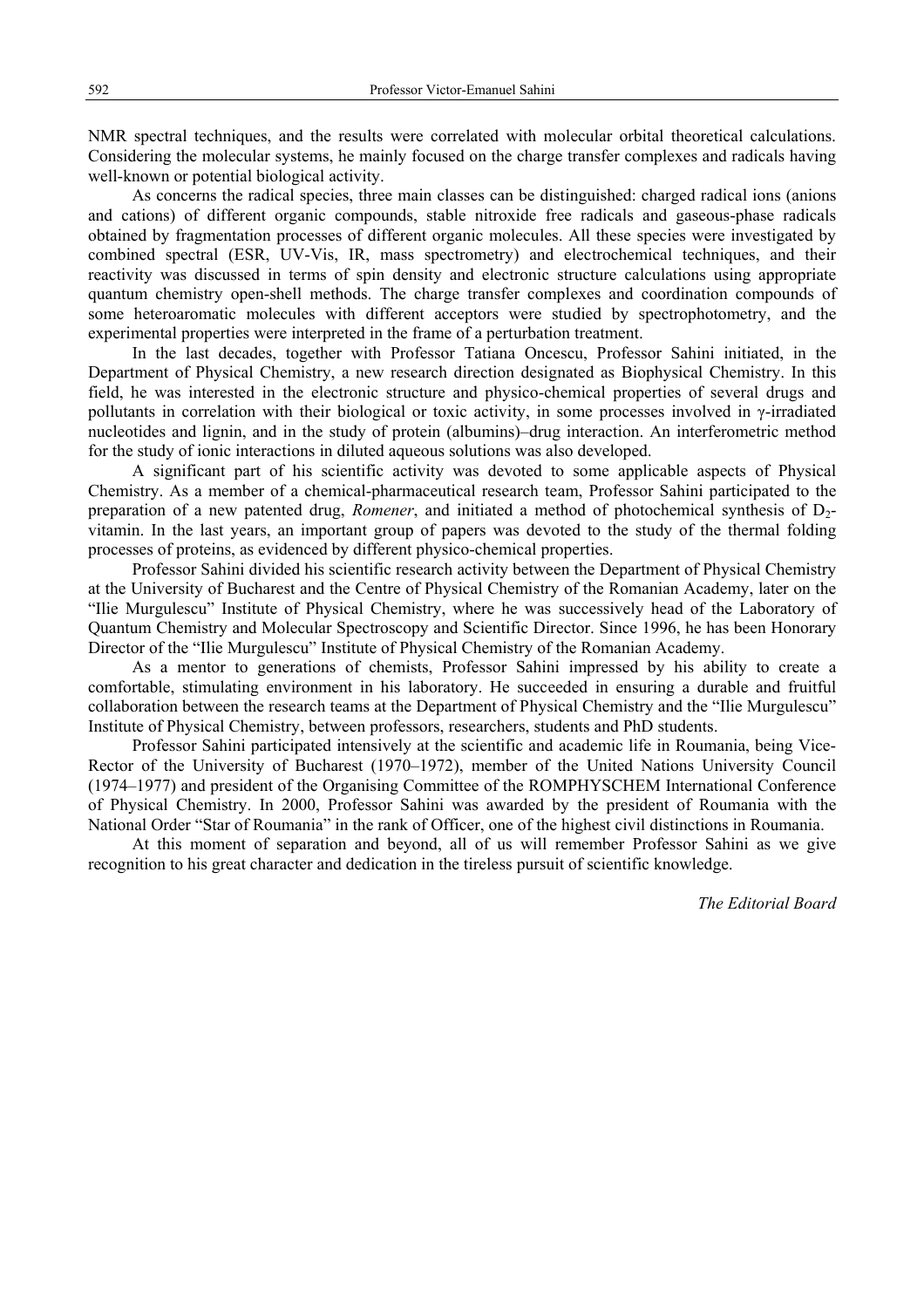## LIST OF PUBLICATIONS

## **BOOKS**

- 1. D. Bârcă-Gălăteanu, M. Giurgea, I. Iova, V. E. Sahini, A. Trutia și R. Titeica, "Introducere in spectroscopia experimentală", Ed. Tehnică, Bucureşti, 1966.
- 2. I. G. Murgulescu şi V. E. Sahini, "Introducere in chimia fizică", vol. I, 2 "Structura şi proprietăţile moleculelor", Ed. Academiei, Bucureşti, 1975.
- 3. V. E. Sahini and M. Hillebrand, "Chimie cuantică", Ed. Academiei, Bucureşti, 1985.

## **PAPERS**

- 1. V. E. Sahini, "Asupra unor relaţii între electronegativitatea şi refracţia atomică a elementelor", *Anal. Univ. C. I. Parhon, Seria St. Nat.,* **1957**, *13*, 85.
- 2. I. G. Murgulescu şi V. E Sahini, "Despre refracţiile ionilor. III", *Stud. Cercet. Chim.,* **1959,** *1*, 15.
- 3. I. G. Murgulescu et V. E. Sahini, "Spectre d' absorption dans 1' infrarouge de quelques oxalates complexes", *Revue Universelle des Mines,* **1959**, *5*, 1.
- 4. V. E. Sahini, M. Leonte et E. Keplinger, "Contributions à l' étude des hydrazones de 1' aldehyde formique", *Anal. Univ. "Al. I. Cuza" - lasi,* **1959**, *5*, 167.
- 5. A. T. Balaban, V. E. Sahini and E. Keplinger, "Electronic absorption spectra of alkyl- and phenylsubstituted pyrylium salts", *Tetrahedron,* **1960**, *9*, 163.
- 6. V. E. Sahini şi Z. Simon, "Studiul spectral în infraroşu al izomeriei *cis-trans* la combinaţiile coordinative. II", *Stud. Cercet. Chim.,* **1961**, *3*, 573.
- 7. V. E. Sahini, M. Feldman și I. Pîrcălăbescu, "Spectrele de absorbtie în infraroșu ale cloratilor unor metale". *Anal. Univ. C. I. Parhon, Seria St. Nat.,* **1961**, *30*, 43.
- 8. V. E. Sahini, "Asupra legăturii de coordinare în complecşii oxalici de crom, mangan, fier şi cobalt din date spectrale în infraroşu", *Anal. Univ. C. I. Parhon, Seria St. Nat., Chimie,* **1961**, *30*, 49.
- 9. I. G. Murgulescu, V. E. Sahini şi L. Bolfa, "Studiul spectral în infraroşu al izomeriei *cis-trans.* I", *Stud. Cercet. Chim*., **1961**, *4*, 585.
- 10. T. Oncescu şi V. E. Sahini, "Studiul spectral în infraroşu al izomeriei *cis-trans.* III", *Stud. Cercet. Chim.,* **1961**, *4*, 663.
- 11. V. E. Sahini, "Sur la stabilité des hydrocarbures aromatiques condensés. I", *J. Chim. Phys.,* **1962**, *21*, 177.
- 12. V. E. Sahini, "Sur le caractère ionique de la liaison coordinative", *Rev. Chim. (Bucharest),* **1962**, *1*, 495.
- 13. V. E. Sahini, "Sur la stabilité des hydrocarbures aromatiques condensés. II", *Rev. Chim. (Bucharest),* **1962**, *2*, 1265.
- 14. V. E. Sahini and M. Damaschin, "On the vibration frequencies of the coordinated carbonic anion", *Rev. Chim. (Bucharest),* **1963**, *2*, 193.
- 15. I. G. Murgulescu, V. E. Sahini, M. Segal şi M. Damaschin, "Spectre de vibraţie şi structura complecşilor tiosulfatului de cupru şi argint", *Stud. Cercet. Chim.,* **1964**, *12*, 27.
- 16. V. E. Sahini, "Asupra stabilității hidrocarburilor aromatice condensate. III", *Rev. Chim. (București)*, **1964**, *4*, 551.
- 17. L. Ciurea, V. E. Sahini and C. Volanschi, "Absorption spectra of some metal-ketyls", *Rev. Roum. Chim.,* **1964**, *9*, 819.
- 18. I. G. Murgulescu, V. E. Sahini and A. Greff, "The influence of solvents on the electronic absorption spectra of substituted aromatics" in "Molecular Structure and Spectroscopy", Science Council of Japan, Tokyo, 1962, p. 108.
- 19. V. E. Sahini and A. O. Fulea, "About the evaluation of the force constants of some tetrahedral molecules", *Rev. Roum. Chim.,* **11,** 1045 (1966).
- 20. V. E. Sahini, R. Beldie und M. Damaschin, "Raman spektrum der freien und koordinierten Oxalate", *Rev. Roum. Chim.* **1966**, *11***,** 1361.
- 21. V. E. Sahini, V. Beldie, S. Verzea şi H. Bednar, "O nouă metodă de prezentare a orbitalelor", *Rev. Fiz. Chim. Seria A,* **1966**, *III*, 9.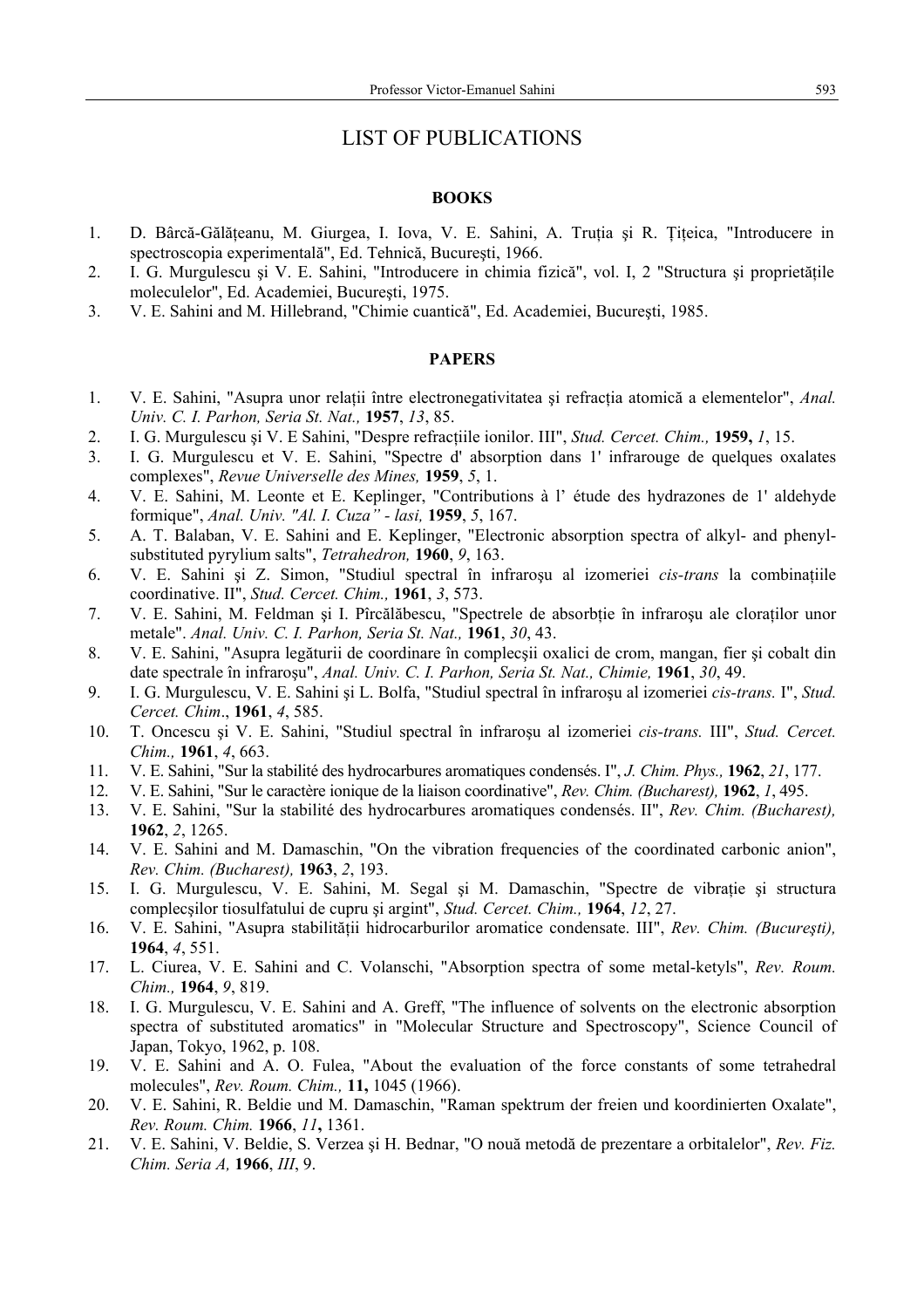- 22. V. E. Sahini, C. I. Ghirvu and V. C. Macovei, "On the electronic structure and spectrum of the benzenesulphonate anion", *Rev. Roum. Chim.,* **1967**, *12,* 237.
- 23. V. E. Sahini and V. Brezuleanu, "SCF-MO calculation of the electronic energy levels of [Co(NH3)6] 3+", *Rev. Roum. Chim.,* **1967**, *12,* 367.
- 24. V. E. Sahini, E. Keplinger and M. Hillebrand, "On electronic absorption spectra of nitrophenols", *Rev. Roum. Chim.,* **1967**, *12,* 361.
- 25. V. E. Sahini, L. Ciurea and E. Volanschi, "Spectral study of some metal ketyls", *Rev. Roum. Chim.,* **1967**, *12,* 355.
- 26. A. Caragheorgheopol, M. Hartmann, R. Kuhmstedt and V. E. Sahini, "Electron spin resonance spectra of some iminoxy-radicals", *Tetrahedron Letters,* **1967**, *42,* 4161.
- 27. V. E. Sahini, V. Constantin et C. Podină, "L' étude des toluidines par spectrométrie de masse", *Rev. Roum. Chim.,* **1967**, *12,* 1405.
- 28. V. E. Sahini and C. I. Ghirvu, "A Pariser-Parr treatment of substituted benzenes in the approximation of inductive model. I", *Rev. Roum. Chim.,* **1968**, *13,* 851.
- 29. V. E. Sahini and M. Feldman, "Solvent effects of benzophenone infrared spectrum", *Rev. Roum. Chim.,* **1968**, *13*, 527.
- 30. V. E. Sahini, T. Pirtea and A. Butucelea, "Visible absorption spectrum of uranyl nitrate hexahydrate", *Rev. Roum. Chim.,* **1968**, *13,* 985.
- 31. V. E. Sahini and V. Brezuleanu, "On tetracoordinated complexes", *Rev. Roum. Chim.,* **1968**, *13,* 1119.
- 32. V. E. Sahini et V. Mincu, "Sur l' applicabilité de la méthode Gouy aux poudres", *Univ. C. I. Parhon, Seria St. Nat.,* **1968**, *2*, 33.
- 33. S. Dumitrescu, C. I. Ghirvu, C. Simionescu et V. E. Sahini, "Etude de la polymérisation des dérives acétyléniques. II", *Bul. Inst. Politeh. Iaşi,* **1968,** *XIV*, 1.
- 34. V. E. Sahini and A. O. Fulea, "The force constants of PH4 + (Td)", *Rev. Roum. Chim.,* **1969,** *14,* 17.
- 35. V. E. Sahini and L. Telea, "On the electronic spectra of Co(III) halogeno-pentaamines", *Rev. Roum.Chim.,* **14,** 157 (1969).
- 36. V. E. Sahini and C. I. Ghirvu, "On the electronic structure and spectra of the monosubstituted naphtalenes", *Rev. Roum. Chim.,* **1969**, *14***,** 275.
- 37. R. Beldie and V. E. Sahini, "Raman spectra of beryllium oxalate complexes", *Rev. Roum. Chim.,* **1969**, *14***,** 419.
- 38. V. E. Sahini and L. Ciurea, "Electron spin resonance spectra of some aromatic metal ketyls", *Rev. Roum. Chim.,* **1969**, *14*, 689.
- 39. V. E. Sahini and M. Olteneanu, "Solvent effect on the infrared spectra of benzophenone and anthrone", *Rev. Roum. Chim.,* **1969**, *14,* 831.
- 40. V. E. Sahini and Al. Butucelea, "On the n-π\* electronic transition in aromatic ketones", *Rev. Roum. Chim.,* **1969**, *14*, 981.
- 41. M. Hillebrand, O. Maior, V. E. Sahini and E. Volanschi, "Spectral study of some phenoxathiin derivatives and their positive ions", *J. Chem. Soc., (B)*, **1969**, 775.
- 42. V. E. Sahini and L. Ciurea, "Electronic spectra of some aromatic metal ketyls", *Rev. Roum. Chim.,* **1969**, *14***,** 1093.
- 43. V. E. Sahini and C. I. Ghirvu, "Pariser-Parr treatment of substituted benzenes. II", *Rev. Roum. Chim.,*  **1970**, *15*, 11.
- 44. M. Hillebrand, O. Maior and V. E. Sahini, "Charge transfer heterocomplexes of the aromatic heterocycles. I", *Rev. Roum. Chim.,* **1970**, *15,* 149.
- 45. V. E. Sahini, C. Podină et V. Constantin, "L' étude des picolines par spectrométrie de masse". *Rev. Roum. Chim.,* **1970**, *15*, 495.
- 46. A. Gioabă, V. E. Sahini and E. Volanschi, "Charge transfer complexes of the aromatic heterocycles. II", *Rev. Roum. Chim.,* **1970**, *15***,** 309.
- 47. A. Gioabă, V. E. Sahini and E. Volanschi, "Spectral study of phenoxatellurine and some of its derivatives", *Rev. Roum. Chim.,* **1970**, *15***,** 501.
- 48. V. E. Sahini and M. Craiu, "Depolarisation ratio of the Raman lines of molecules containing carbonyl group", *Rev. Roum. Chim.,* **1970**, *15***,** 675.
- 49. V. E. Sahini and M. Dobrescu, "On the carbonyl stretching frequency of halogen-substituted benzophenones". *Rev. Roum. Chim.,* **1970**, *15***,** 679.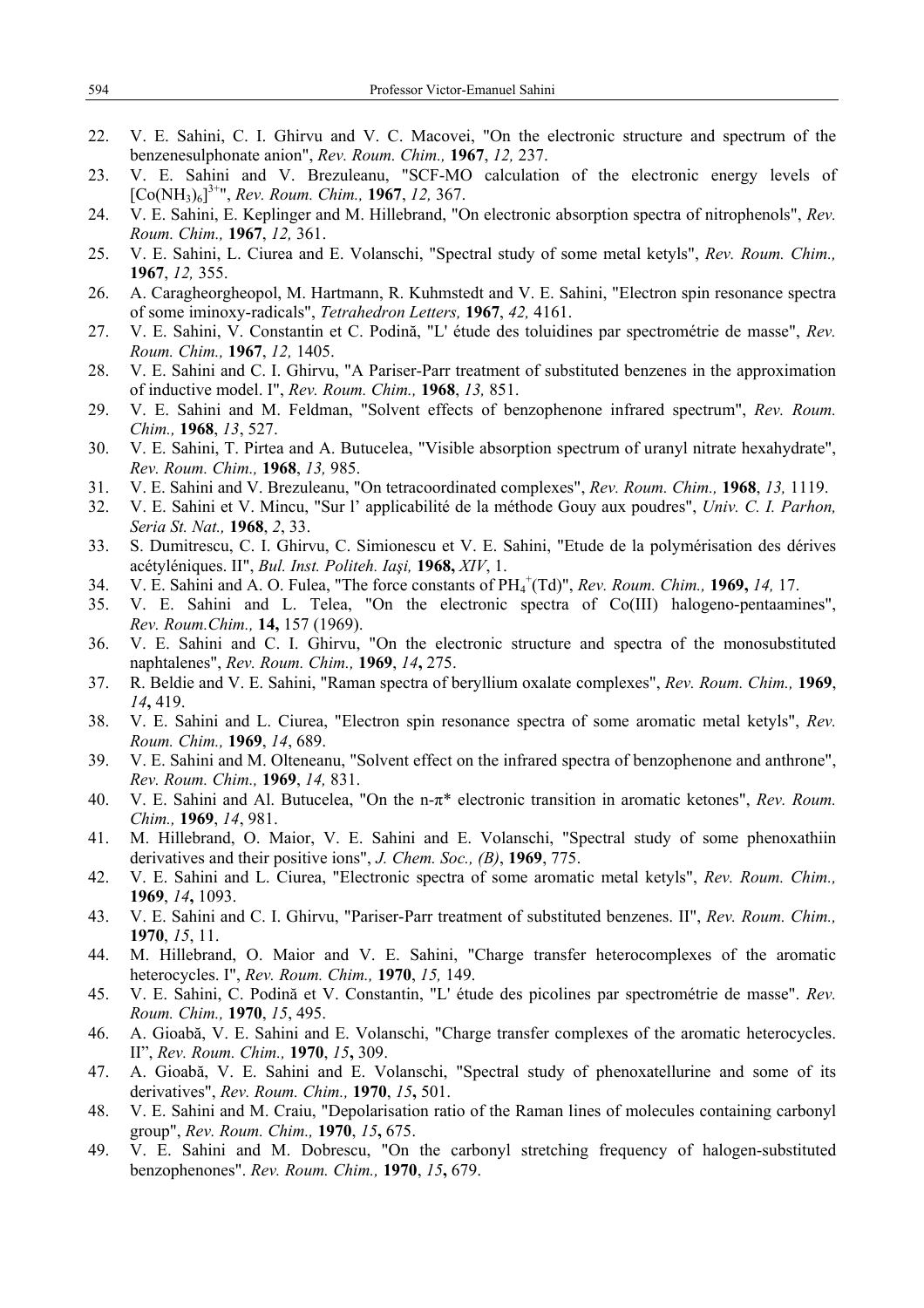- 50. V. E. Sahini and M. Craiu, "Raman spectrum of acetophenone. II", *Bul. Inst. Politeh. laşi,* **1970**, *XVI***,** 183.
- 51. V. E. Sahini and C. I. Ghirvu, "Pariser-Parr treatment of substituted benzenes. III", *Rev. Roum. Chim.,* **1971**, *16*, 149.
- 52. V. E. Sahini and C. I. Ghirvu, "Charge transfer study on the electronic structure and spectra of the monosubstituted naphtalenes", *Rev. Roum. Chim.,* **1971**, *16*, 321.
- 53. V. E. Sahini and V. Tufoi, "SCF-MO calculation of the electronic energy levels of  $[Co (NH<sub>3</sub>)<sub>5</sub>Cl]<sup>2+*u*</sup>$ , *Rev. Roum. Chim.,* **1971**, *16*, 789.
- 54. V.E. Sahini, M. Dobrescu and C. Bendic, "Electronic structure and electronic spectra of carbazole positive ions", *Rev. Roum. Chim.,* **1971**, *16*, 1131.
- 55. M. Hillebrand, O. Maior and V. E. Sahini, "Radical cation-dimer equilibrium in strongly acidic solutions of phenoxaselenine". *Rev. Roum. Chim.,* **1971**, *16*, 1489.
- 56. V. E. Sahini and J. Weinberg, "Electronic structure of xylidine isomers", *Anal. Univ. Bucharest*, **1971**, *2*, 19.
- 57. V. E. Sahini and L. Ciurea, "Infrared spectra of carbonyl aromatic ion radicals. I", *Rev. Roum. Chim.,*  **1972**, *17*, 273.
- 58. V. E. Sahini, V. Tufoi and A. Ivanov, "Considerations about the stability of complex combinations of cobalt", *Rev. Roum. Chim.,* **1972**, *17*, 617.
- 59. H. Căldăraru, A. Caragheorgheopol and V. E. Sahini, "Electron spin resonance study of the iminoxyradicals of some pyrimidine derivatives", *J. Magnetic Resonance,* **1973**, *11*, 335.
- 60. A. Gioabă, V. E. Sahini and E. Volanschi, "NMR spectra of some phenoxatellurine derivatives". *Rev. Roum. Chim.,* **1973**, *18*, 531.
- 61. V. E. Sahini and M. Olteanu, "Solvent effect on the anharmonicity of the C=O vibration of acetophenone and benzophenone", *Rev. Roum. Chim.,* **1973**, *18*, 361.
- 62. M. Dobrescu, M. Ciureanu and V. E. Sahini, "A perturbation treatment of molecular complexes. III", *Rev. Roum. Chim.,* **1973**, *18*, 921.
- 63. V. E. Sahini, C. Podină et M. Strul, "Etude des isomeres de la nitroaniline par spectrometrie de masse", *Rev. Roum. Chim.,* **1973**, *18*, 1283.
- 64. V. E. Sahini and J. Weinberg, "Xilidine isomers. II", *Rev. Roum. Chim.,* **1973**, *18*, 1493.
- 65. A. Caragheorgheopol, H. Căldăraru and V. E. Sahini, "Assignment of proton hyperfine splitting constants in cyclic a-keto-iminoxy radicals", *Rev. Roum. Chim.,* **1973**, *18*, 1497.
- 66. V. E. Sahini, M.Craiu and E. Ivana, "Spectrographic determination of traces of copper, lead, chromium, nickel, molybdenum and cobalt in natural waters", *Rev. Roum. Chim.,* **1974**, *19***,** 165.
- 67. C. Simionescu, S. Dumitrescu, T. Lixandru, M. Dărîngă, B. Simionescu, M. Vîţă, V. E. Sahini and J. Weinberg, "Polimeri *orto* i *para*-fenil-atsetilena", *Vysokomol. Soedinenya,* tom (A) **1974**, *16***,** 7.
- 68. R. Beldie, A. Butucelea and V. E. Sahini, "The carbon-carbon stretching frequency in ethane, ethaned6 and ethane-t6", *Rev. Roum. Chim.,* **1976**, *21***,** 327.
- 69. R. Grigorovici, A. Butucelea, V. E. Sahini and M. K. Dermond, "Normal coordinate analysis of hexahaloethanes", *Rev. Roum. Chim.,* **1976**, *21***,** 965.
- 70. V. E. Sahini, J. Weinberg and M. Vasilescu, "Xylidine isomers. IV. Dipole moments in the first excited singlet state". *Rev. Roum. Chim.,* **1976**, *21***,** 112.
- 71. L. Ciurea, V. E. Sahini and A. Mateescu, "Spectral study of 4,7-phenanthroline-5,6-dione radical anion", *Rev. Roum. Chim.,* **1976**, *21***,** 1445.
- 72. M. Hillebrand, V. E. Sahini and E. Volanschi, "Electronic structure of the chloro-benzenes in connection with their biological activity", *Bul. Inst. Politehnic Bucureşti, Seria Chimie-*Metalurgie, **1977**, *39*, 27.
- 73. A. Gioabă, V. E. Sahini and E. Volanschi, "Electron spin resonance spectra and electronic structure of nitrophenoxatellurin anion-radicals", *J. Chem. Soc. (Perkin II).* **1977,** 529.
- 74. V. E. Sahini and A. Savin, "On the stability of aromatic hydrocarbons. IV. On the linearity of the delocalization energy relationships", *Rev. Roum. Chim.,* **1977**, *22*, 171.
- 75. L. Ciohodaru, V. E. Sahini and E. Volanschi, "The electronic structure of some stilbene derivatives. IV. ESR spectra of some nitro-containing stilbene anion-radicals", *Rev. Roum. Chim.,* **1977**, *22*, 176.
- 76. V. E. Sahini and S. Badilescu, "Collision-induced light absorption in liquid mixtures", *Rev. Roum*. *Chim.,* **1977**, *22*, 811.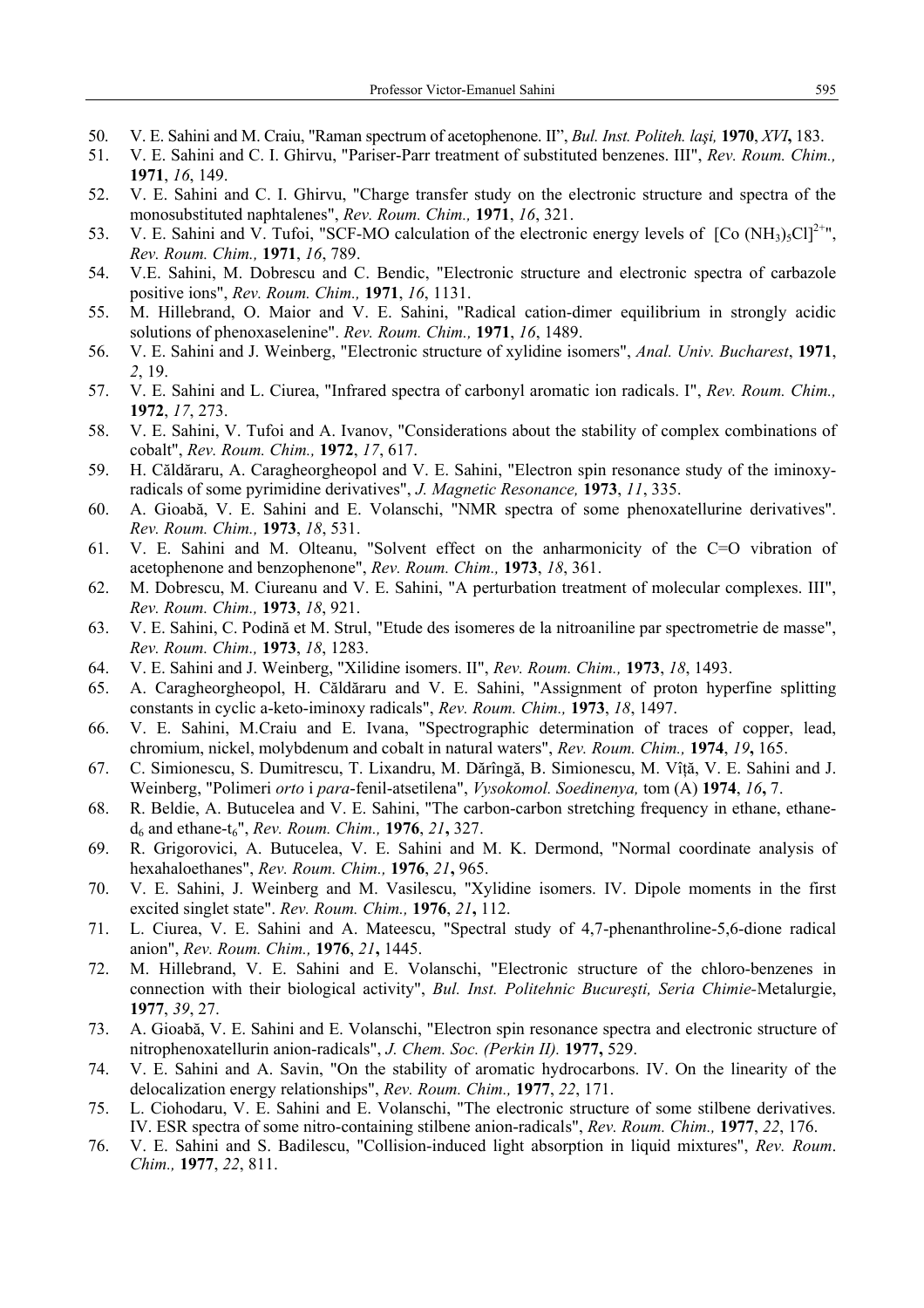- 77. M. Ciureanu and V. E. Sahini, "A spectroscopic study of iodine complexes with some heterocycles in the azole series". *Rev. Roum. Chim.,* **1977**, *22*, 1441.
- 78. C. Bendic, M. Hillebrand and V. E. Sahini, "Computer program for SCF-CF calculations. I. Closed shell systems". *Rev. Roum. Chim.,* **1978**, *23*, 3.
- 79. V. E. Sahini, V. Constantin, I. Şerban and C. Vlădescu, "Electron-impact-induced fragmentation of dibenzo-[b,e]oxepin-11-one and dibenzo-[b,e]thiepin-11-one", *Rev. Roum. Chim.,* **1978**, *23*, 163.
- 80. V. E. Sahini, V. Constantin, I. Şerban and C. Vlădescu, "Electron-impact-induced fragmentation of some dibenzo-[b,e] thiepines". *Rev. Roum. Chim.,* **1978**, *23*, 315.
- 81. V. E. Sahini, V. Constantin and I. Şerban, "Determination of ionization potential using a MI-1305 mass spectrometer". *Rev. Roum. Chim.,* **1978**, *23*, 479.
- 82. V. E. Sahini, R. Grigorovici and A. Butucelea, "A modified Urey-Bradley force field for hexahalodisilanes". *Rev. Roum. Chim.,* **1978**, *23*, 643.
- 83. A. Căilean, C. Mandravel şi V. E. Sahini, "Studiul fizico-chimic al complexării de tip donor-acceptor în sistemul: Di-*p*-tolilseleniura-Iod. I", *Rev. Chim.,(Bucureşti)* **1978**, *29***,** 939.
- 84. V. E. Sahini and A. Savin, "On the stability of aromatic hydrocarbons. V. Use of localized molecular orbitals in delocalization energy relationships". *Rev. Roum. Chim.,* **1979**, *24***,** 165.
- 85. A. Căilean, C. Mandravel and V. E. Sahini, "The evaluation of the two-center overlap integral for selenium-iodine bond of the donor-acceptor type", *Rev. Roum. Chim.,* **1979**, *24***,** 391.
- 86. M. Ciureanu and V. E. Sahini, "A spectroscopic study of iodine complex, with aromatic amines", *Rev. Roum. Chim.,* **1979**, *24***,** 655.
- 87. M. Contineanu, M. Ciureanu and V. E. Sahini, "Nuclear magnetic resonance study of self-association equilibria of aromatic amines in carbon tetrachloride", *Rev. Roum. Chim.,* **1979**, *24***,** 663.
- 88. J. Weinberg and V. E. Sahini, "Xylidine isomers. VI. CNDO calculations on 2,4- and 2,6-xylidine", *Rev. Roum. Chim.,* **1980**, *25***,** 9.
- 89. V. E. Sahini and A. Savin, "On a possible improvement of localized molecular orbitals", *Chem. Phys. Letters,* **1980**, *69***,** 514.
- 90. A. Caragheorghiopol, H. Căldăraru, I. I. Bădilescu and V. E. Sahini, "An electron spin resonance study of the iminoxy radicals of 1-Benzoxepin-5-one derivatives", *Rev. Roum. Chim.,* **1980**, *25***,** 307.
- 91. M. Hillebrand and V. E. Sahini, "The electronic structure of phenoxaselenine". *Rev. Roum. Chim.,* **1980**, *25***,** 307.
- 92. M. Hillebrand and V. E. Sahini, "Unrestricted Hartree-Fock spin densities of some heteroaromatic cation-radicals", *Rev. Roum. Chim.,* **1980**, *25***,** 631.
- 93. V. E. Sahini, S. Moldoveanu and C. Mihailciuc, "On chlorobenzamide molecular structure", *Rev. Roum. Chim.,* **1980**, *25***,** 1055.
- 94. V. E. Sahini, E. Volanschi and A. Meghea, "ESR spectra and electronic structure of some diphenylamine anion-radicals", *Rev. Roum. Chim.,* **1980**, *25***,** 449.
- 95. C. Bendic, I. Ciurea si V. E. Sahini, "Structura electronică a unor aminodifenileteri", *Bul. Inst. Politehnic Bucureşti, Seria Chimie-Metalurgie,* **1981**, *XLII***,** 61.
- 96. J. Weinberg and V. E. Sahini, "Xylidine isomers. VII. Structure-hepatotoxic activity relationships of some xylidines", *J. Theor. Biol.,* **1981**, *88***,** 153.
- 97. M. Ciureanu, V. E. Sahini, F. Cornea, C. Cercasov and M. Contineanu, "Dynamic NMR study of hindered rotation around the CN. bond in thyopiperidides", *Org. Magn. Reson,* **1981**, *15*, 148.
- 98. V. E. Sahini and A. Savin, "On the use of atom-localized molecular orbitals", *Z. Naturforsch.,* **1981**, *36a*, 415.
- 99. J. Weinberg and V. E. Sahini, "Xylidine isomers. V. Molecular complex spectra of iodine with xylidines", *Rev. Roum. Chim.,* **1981**, *26,* 521.
- 100. L. Ciurea, C. Bendic and V. E. Sahini, "II. Dipol moments of some Aminodiphenyl-ethers", *Bul. Inst. Politehnic Bucureşti, Seria Chimie-Metalurgie*, **1981**, *XLIII*, 39.
- 101. V. E. Sahini, C. Bendic and L. Virag, "Reactivity of *m*-nitrophenyl acetate in excited state", *Rev. Roum. Chim.,* **1982**, *27*, 129.
- 102. C. Bendic, L. Ciurea and V. E. Sahini, "III. Electronic structure of some nitrodiphenyleters", *Bul. Inst. Politehnic Bucureşti, Seria Chimie-Metalurgie,* **1982**, *XLIV*, 53.
- 103. C. Cercasov, F. Cornea, M. Ciureanu, M. Hillebrand, V. E. Sahini and E. Volanschi, "Electron spin resonance studies of several anion radicals of nitro-substituted thyoacylpiperidines and morpholines", *Org. Magn. Reson.,* **1982**, *20*, 221.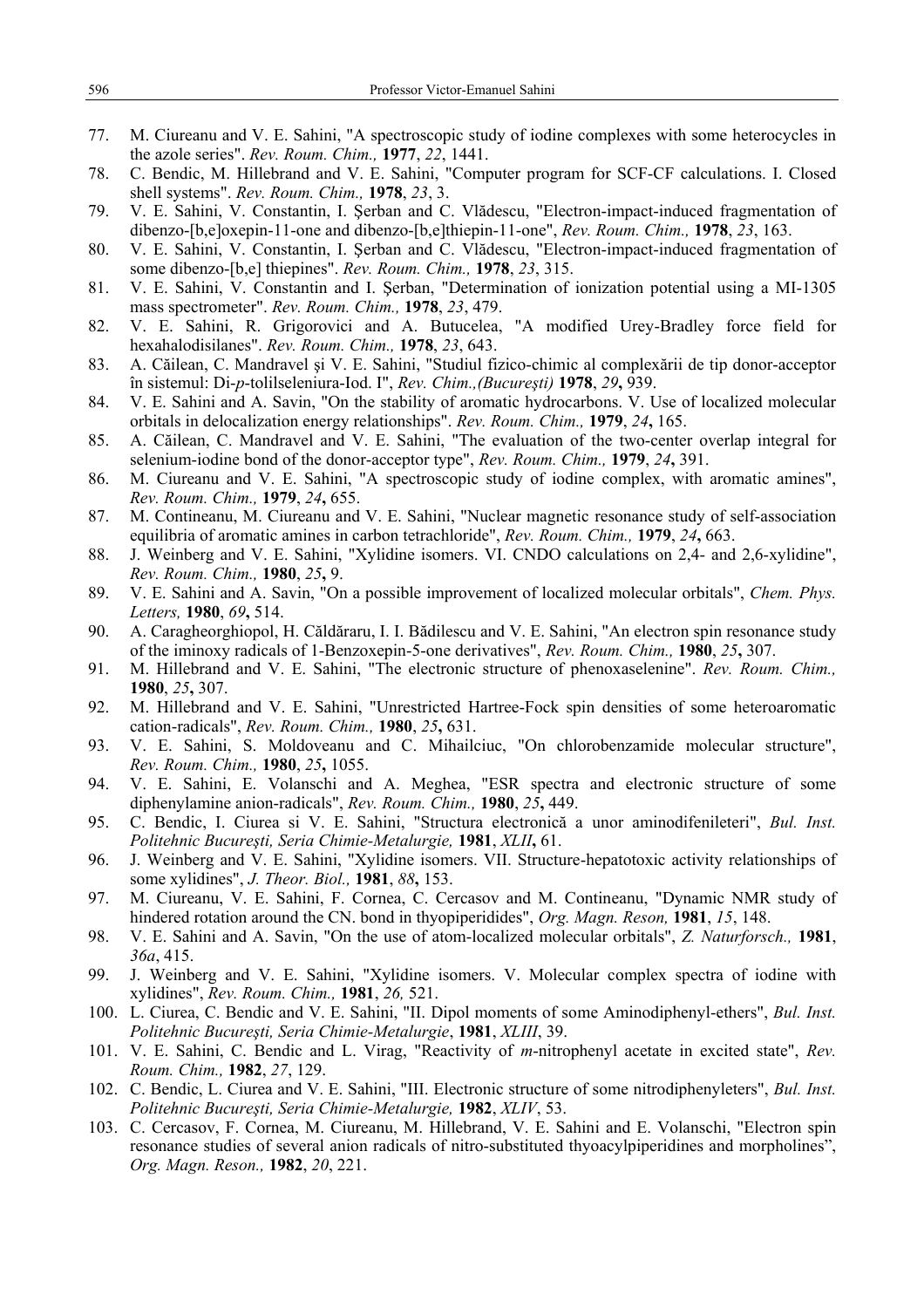- 104. J. Weinberg, A. Dănescu and V. E. Sahini, "MO-LCAO Hückel calculations of some β-lactam antibiotics", *Studia biophysica,* **1983**, *93*, 161.
- 105. M. Ciureanu, F .Cornea, V. E. Sahini and C. Cercasov, "Studies on the electronic spectra of thyoacylpiperidides and morpholides", *Rev. Roum. Chim.,* **1983**, *28*, 555.
- 106. V. E. Sahini and E. Volanschi, "Electronic structure and UV-spectral of some dibenzo-[b,e]-thiepine derivatives", *Rev. Roum. Chim.,* **1983**, *28*, 785.
- 107. M. Ciureanu, V. E. Sahini, M. Contineanu, F. Cornea and C. Cercasov, "Internal rotation in change transfer complexes", *Rev. Roum. Chim.,* **1983**, *28*, 875.
- 108. C. Cercasov, F. Cornea, M. Ciureanu, M. Hillebrand, V. E. Sahini and E. Volanschi, "ESR and <sup>1</sup>H-NMR spectra of some nitrosubstituted thyobenzamides", *Rev. Roum. Chim.,* **1984**, *29*, 25.
- 109. V. E. Sahini, "A method for partition coefficient calculation", in vol. "New trends in the study of water and ions in biological systems" (V. Vasilescu, C. F. Hazlewood, Eds., Biophysical Laboratory, Medical Faculty, Bucharest, 1984).
- 110. V. E. Sahini, "On the significance of the chemical bond concept", *Noesis,* **1984**, *10*, 111.
- 111. M. Ciureanu, M. Hillebrand, V. E. Sahini and E. Volanschi, "UMF spin density calculations on substituted nitroaromatic anion radicals", *Rev. Roum. Chim.,* **1985**, *30***,** 97.
- 112. V. E. Sahini, "Molecular modifications of irradiated plant tissues after dehydration as revealed by ESR spectra", "Water and Ions in Biological Systems" (B. Pullman, V. Vasilescu, L. Packer Eds., U.S.M.S. Bucharest, 1985, p. 131).
- 113. M. F. Tripşa, V. E. Sahini and V. Vasilescu, "Anaesthetics and excitability", "Water and Ions in Biological Systems" (B. Pullman, V. Vasilescu, L. Packer Eds., U.S.M.S. Bucharest, 1985, p. 417).
- 114. M. Tripşa, V. E. Sahini, C. Nae and V. Vasilescu, "Structure-nerve membrane effect relationships of some local anaesthetics", *Gen. Physiol. Biophys.,* **1986**, *5*, 371.
- 115. M. Hillebrand and V. E. Sahini, "Electronic spectra of some heteroaromatic cation-radicals", *Rev. Roum. Chim.,* **1986**, *31***,** 649.
- 116. M. Bugeanu, V. E. Sahini, V. T. Ciorba and A. T. Balaban, "Molecular complexes with aromatic cations as electron acceptors, VII", *Rev. Roum. Chim.,* **1986**, *31***,** 1013.
- 117. H. Căldăraru, A. Caragheorgheopol, M. Moraru and V. E. Sahini, "Electron spin resonance study of the α-keto-iminoxy radicals of some bicyclic ketones", *J. Phys. Chem.,* **1975**, *79***,** 646.
- 118. H. Căldăraru, K. De Armond, K. Hauck and V. E. Sahini, "Electron spin resonance of electrochemically generated Rh (0)", *J. Am. Chem. Soc.,* **1976**, *98*, 4455.
- 119. A. Caragheorgheopol, H. Căldăraru, T. Constantinescu and V. E. Sahini, "Nitroxides in the oxidation of bicyclic oximes and EPR study", *J. Am. Chem. Soc.,* **1971**, *93*, 6766.
- 120. V. E. Sahini, C. Podină, "Partition coefficients on the basis of atomic charge density", *Rev. Roum. Chim.,* **1987**, *21***,** 843.
- 121. M. Bugeanu and V. E. Sahini, "Aniline complexes with iodine acceptor", *Rev. Roum. Chim.,* **1988**, *33***,** 75.
- 122. J. Weinberg, A. Donescu and V. E. Sahini, "β-lactam antibiotics. II. Substituent effects on cephalosporins", *Rev. Roum. Chim.,* **1988**, *33***,** 795.
- 123. V. E. Sahini și C. Podină, "Calculul coeficienților de partiție pe baza densității de sarcină atomică. Compuşi cu azot şi oxigen", *Revista de Chimie,* **1988**, *33***,** 1032.
- 124. V. E. Sahini and C. Pop, "A molecular orbital approach to some radiogenetic mechanisms", *Rev. Roum. Chim.,* **1989**, *34***,** 253.
- 125. A. Donescu, J. Weinberg and V. E. Sahini, "Solute-solvent interactions in carbenicillin solubility process", *Rev. Roum. Chim.,* **1989**, *34***,** 453.
- 126. J. Weinberg, A. Donescu, V. E. Sahini and M. Cojocaru, "β-lactam antibiotics. III. Electronic structure and physico-chemical properties of some antibiotic molecules and their intermediates", *Rev. Roum. Chim.,* **1991**, *36*, 417-420.
- 127. V. E. Sahini, M. Andrei şi L. Bîrlă, "Stabilitatea unor radicali rezultaţi la iradierea γ a ligninei", *Rev. Chim. (Bucureşti),* **1993**, *44*, 20-22.
- 128. V. E. Sahini şi E. J. Tomuş, "Studiul termochimic al reacţiei dintre benzensulfonamida sodică şi hipocloritul de sodiu cu obţinerea benzensulfonamidei sodice N-clorurate (cloramina B)", *Rev. Chim. (Bucureşti),* **1993**, *44*, 50-52.
- 129. J. Weinberg, A. Donescu, V. E. Sahini, M. Cojocaru and C. Bercu, "β-lactam antibiotics. VI. Cephalotin stability dependence on thermal and radiative treatment", *Rev. Roum. Chim.,* **1993**, *38*, 803-806.